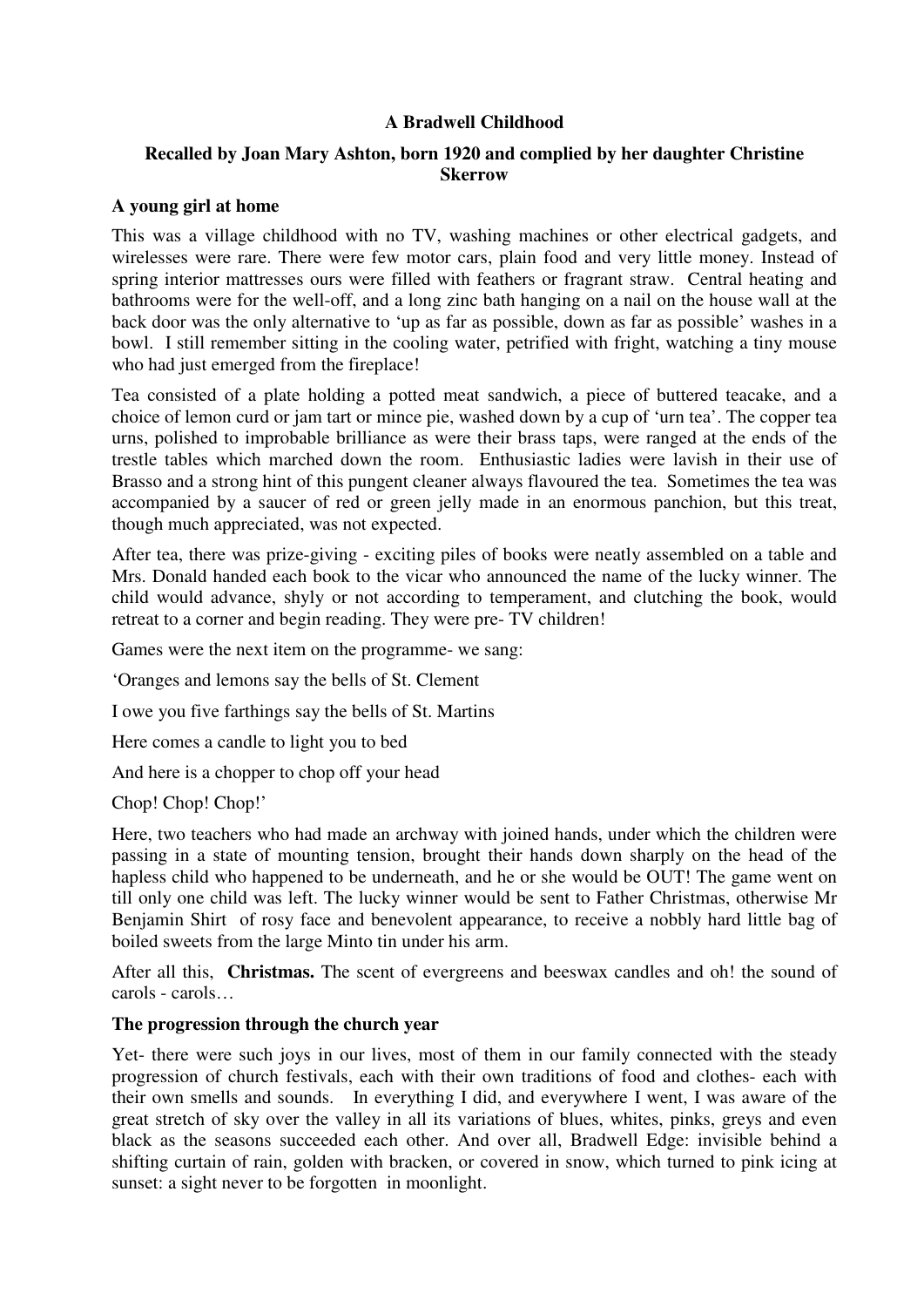Even the austerity of **Lent** had **Shrove Tuesday** and pancakes to start it off. Is it still, I wonder, a one-upmanship game to boast of the number of pancakes eaten at school the next day? Some schoolmates couldn't possibly have been telling the truth- it would have been physically impossible!

A little custom at **Easter** itself- on the Monday I think- was to have a bottle of water, in which Mint Imperials, Aniseed balls, Dolly Mixtures etc were placed and vigorously shaken to dissolve the sweets. This was very difficult and took all day. The awful brew was called SHAKKIN and we had a length of string round the neck of the bottle which was long enough to go round our necks and let us raise it to our lips to drink- and to give it another good shakkin! Mint sweets were absolutely necessary- the mixture was quite revolting without them. Friends would taste each other's brew, and if they were well supplied with ingredients, would kindly supplement a mixture considered to be substandard. I wonder if the custom had as its roots the need to purge our systems of the results of gorging on the rich food of Easter?

**Whitsuntide** meant white dresses of broderie anglaise or flower-embroidered voile (bought by the yard from Shirts) , and our straw hats with the murderous elastic cutting into our little chins. Naughty boys used to twang the elastic and it really hurt. We used to examine each other's dresses to see what flowers we had and I remember one dress which had bluebells on it in white! Great expertise with the needle meant my white dresses lasted for years, let down and let out.

For **Wakes** week, the hats were re-trimmed, which in some years meant another visit to Shirt's shop. We were taken upstairs by Miss Agnes Middleton, the efficient lady assistant, who opened a large chest to reveal the glory that lay within. All kinds of artificial blooms - daisies, roses, forget-me-nots and some species unknown to botany! Choosing was terribly difficult and took a long time. Expensive new trimmings couldn't be afforded every year, and I only remember two such exciting visits. On these occasions our outfits were completed by openwork socks and white shoes. Oh, the lovely feeling of putting on newly whitened canvas shoes, dried outside in the sun, giving off their special smell, stiff with blanco, and *warm*. The first thing we did next was to bang our feet hard on the ground to see the patiently applied whitener come off in powdery clouds. We may have been dressed in pure shining white, but we weren't saints!

At **Harvest**, we would go up New Road on the way to the Edge to gather hips to thread on cotton, for hanging like beautiful red and orange necklaces over the gas brackets in Church. The eagle lectern always held a bunch of grapes in his beak, and around his neck would be a delicate lovely, wreath of Virginia creeper just turning to its autumn red. Along the window sills, and anywhere else they would fit, were precariously balanced polished pears, apples and oranges. The font was a wonderful place for marrows and scrubbed potatoes, and the placing of a prize vegetable - savoy cabbage or swede - on the edge of the pulpit was a cause of much mirth and apprehension combined as we speculated hopefully on what might happen. What if the vicar got carried away in his sermon and banged the edge of the pulpit to emphasise a particularly deeply felt effort to ensure our salvation...what if… . Fruit and flowers scented the air, and we sang especially joyful hymns: The Sower went forth Sowing, The Seed in Secret Slept (with hissing and occasional shrill whistling from badly fitting dentures) and my own prime favourite- To Thee, O Lord our Hearts we raise, with Hymns of Adoration…

The main event in **Advent** was the 'Christmas Tree' - the name we gave to the Christmas party at the Church School. An immensely tall tree from a farmer in Abney would be erected in the corner of the church schoolroom and would be lit by real, hazardous candles! The vicar, Mr Donald, a very tall man with Orkney ancestry, lit them one by one with a taper attached to a long stick, and then the other lights were turned out. The oohs and aahs as the full glory became visible must have nearly blown them out again!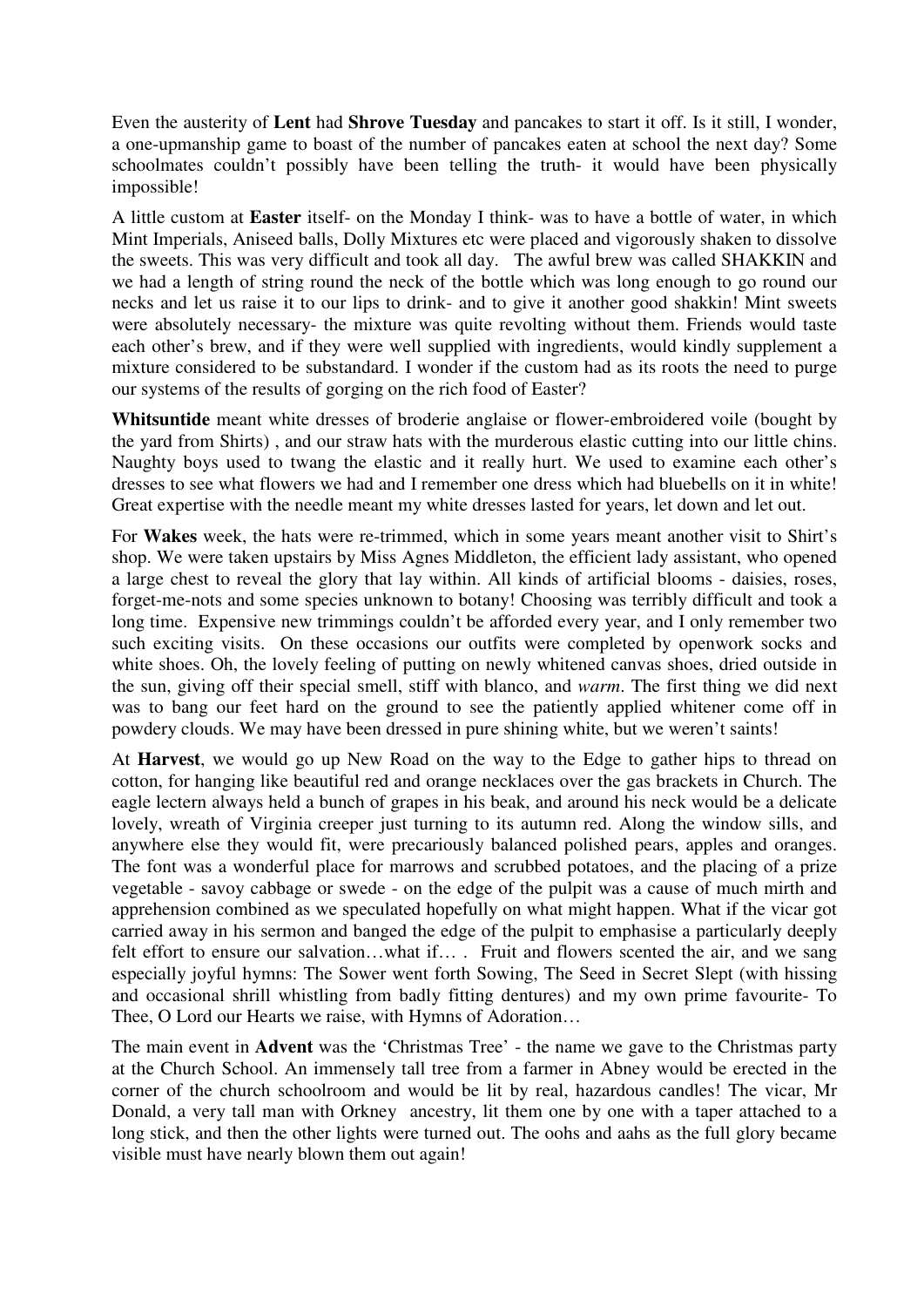#### **A little girl and her Grandma in the 1920s**

Little grandma Ashton played a big part in my life. She often took me to meetings of the Mother's Union, in the upstairs drawing room in Bradwell vicarage. Once past the antlers and other trophies downstairs, the most frightening ordeal was provided by the stuffed tiger rugs on the landings. Passing the snarling heads with awful bared teeth tested a little girl's nervous system to the breaking point, and Grandma's little hand was clutched hard. Sunday afternoon at Grandma Ashton's was a very peaceful time- grownups would be having their lie-downs in bed upstairs, the table was cleared of the Sunday dinner, the washing-up was done, and silence would descend.

Little Grandma used to light a candle, then an orange would be peeled and divided up, set on a small plate and put with the candle and the Bible on the table. Grandma would pull up her old Windsor armchair with its thin paisley patterned cushion and sit herself down with a sigh- at last! She was a frail little soul and an old her bent back showed the osteoporosis which has come down to her granddaughter and great-grandaughter.

There she would sit, open her Bible and help herself to her treat- a segment of orange. I don't think her eyesight was very good- hence the need for a candle, and the Bible had very small print. The room filled with the smell of apples baking for tea in dishes on top of the range, slowly mingling their juices with a little brown sugar to make an delectable amber syrup, to which I surreptitiously helped myself with a spoon. Grandma was kind enough to ignore this, but I'm sure she knew.

Alas! The end of peace was too soon heralded by the sound of feet above- the family was awake and tea must be prepared. There was a dish of spring onions, lettuce, watercress, and tomato slices with a sprinkle of sugar and vinegar, and a plate of very thin bread and butter. It was Sunday tea, and standards had to be maintained. Then there was always a white 'shape' (a blancmange made in a wondrously shaped mould- I was always mystified by how all the pillars and shapes of every kind had got on to the pudding). The meal ended with fruit cake or maybe jam or lemon-curd tarts, and the great tea pot full of very strong tea, which I didn't like, was drained. Tarts and cakes were the products of another domestic fixture, the Friday baking

The family would 'side' the pots and then would come the getting ready for Evensong. My face would suffer an assault from a flannel well daubed with green 'Comfort' soap (a misnomer- and I can still smell it!) a penny for collection and a clean hanky would be slipped into my pocket, my unruly red mop would be brushed into order, and Grandma would then put on her hat and coat. The putting on of the hat was a matter of great interest, and no small admiration, to the child observing it! Great cruel steel hatpins would be drawn from the pincushion where they were kept and then, to my horror, one would be firmly pushed STRAIGHT THROUGH POOR GRANDMA'S HEAD! The wondrous bravery she exhibited- not a single cry of pain, not a tear would be shed! It left me speechless with admiration for the stoicism of grownups.

I don't know what promoted the only deviation from this routine that I remember, but once, on a very sunny summer evening, we loitered behind for quite a while after the family had set off for church, and when I asked Grandma why she said nothing, with a very mischievous twinkle in her eye. Then we set off- but up Hugh Lane! My puzzlement increased to a terrible pitch. 'We're going to the Sermons. You'll like all the singing, I know' said Grandma. So that was my very first experience of this wonderful village event. I recall the rustle of well-starched white blouses as the ladies of the choir obediently stood as Isaac Hall (village poet and choirmaster) raised his hands. The small orchestra, and the organ, played an introduction. And then...what volume! What dedication! The singing and playing! It was my first exposure to the unfamiliar anthems, solos, and hymn tunes. I was transfixed. After the treat was over, Grandma seemed to be in a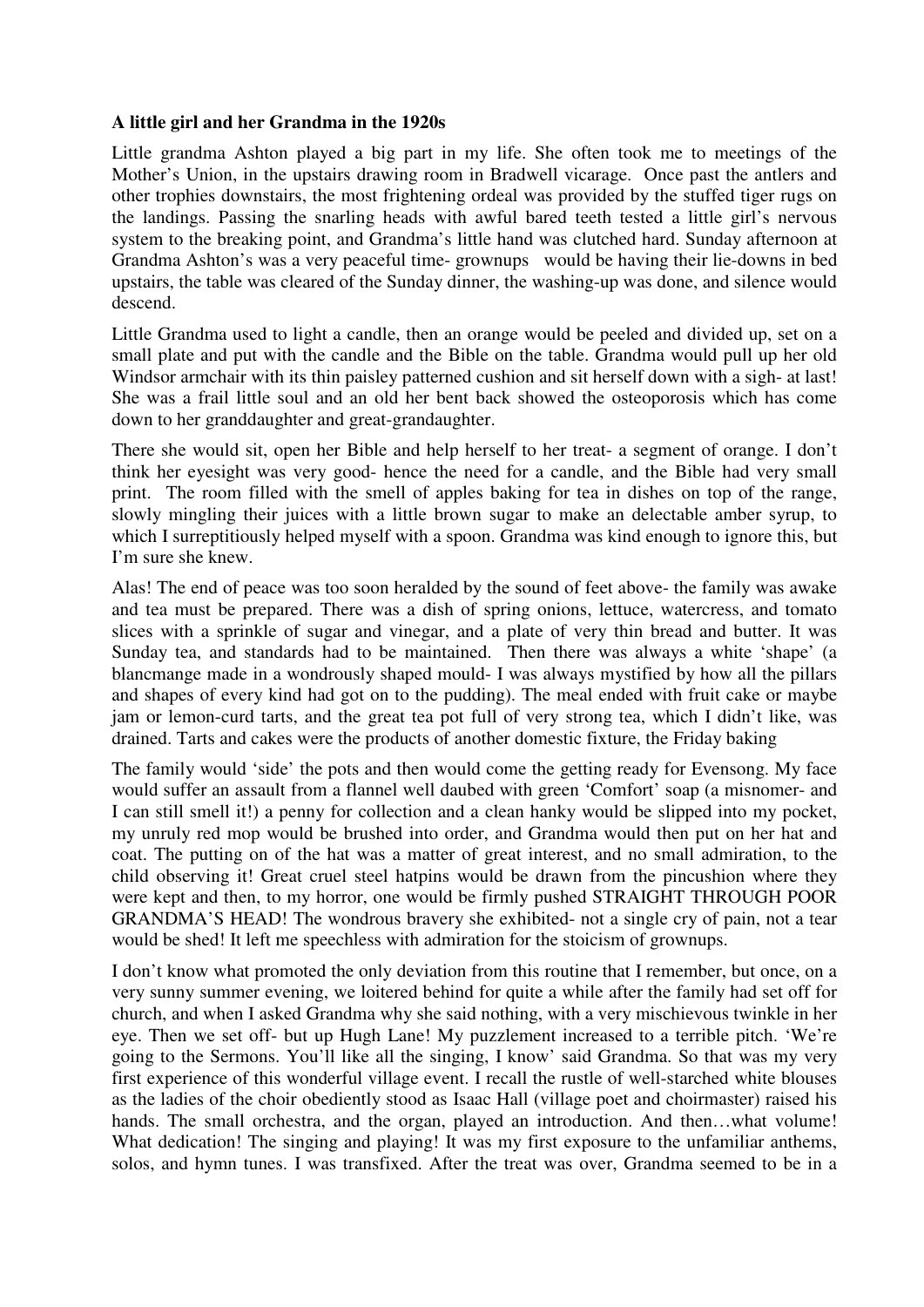hurry. Soon we were off down to the Church, there to mingle innocently with the outgoing crowd. I was adjured not to tell anyone where we'd been and I never have- until now!

### **Shirt's shop in the 1920s and 30s.**

In this village institution, you could have a suit tailored, buy boots and shoes, stockings, socks, underwear, hats, gloves, cloth by the yard, haberdashery, curtaining and stair carpets! The shop was on two floors and upstairs was just as fascinating. There were two very lady-like assistants, Miss Middleton with a very stern hairstyle, and Miss Wragg, a Sunday school teacher- a gentle girl with her hair in fashionable 'earphones'- (plaits wound into a fat circle over each ear- rather like Princess Leia in the first Star Wars film!). Miss Middleton was a Methodist and Miss Wragg was Anglican, but ecumenical peace reigned in the shop. Benjamin Shirt, the head of the business was a somewhat red-faced stout individual who usually wore a tape measure round his neck, for he had the tailoring Dept under his expert control! Bill, his son, was a very natty figure always attired in a beautiful suit, and watching his deft fingers wrap your purchase in crisp new brown paper, secured with string and with a neat loop for carrying, was a joy. As we grew, our shoes got tighter and tighter, until the only thing was to go to Shirts for another pair. The very refined Miss Frances Middleton with a cut glass accent served me:

"Now, Joan, what saize do you take?"

"Mother says a size 4, please."

"Saize 4!"

"Yes, Miss Middleton."

"Surely NOT. How old are you? Tray a saize less. Aim sure you don't need a saize 4"

So saying, she seized my foot and literally screwed it into a size 3- it was agonizing, and I said it hurt.

"Stand up, Joan and walk across the floor, and it will soon be plenty big enough", said Miss Middleton..

I was in awe of her- she was a grownup and in those days they were always right: however, pain overcomes fear and I declared the saize three too small. I won, but I've never forgotten the disapproval on her face!

She wasn't being unkind- she just subscribed to the strange idea, common in those days, that females should aim for a small foot. Beauty was worth the suffering!

# **Bradwell church choir trip to Blackpool, 1930s on Wakes Monday.**

I don't recall a single choir trip when it wasn't sunny. Grandma would say 'Wakes Monday, Joan, and not a cloud in the sky!' We had to start off extremely early, no later than 6.30am. I would make my way down to the bridge, where a small crowd of choir members with relatives and friends were assembled waiting for the 'chara'.

While we were waiting, Mr Freddie Middleton (known as Freddy Fish) would appear from the direction of the Lumb pushing a handcart laden with fruit to sell to us for refreshment on the journey. In a rather harsh nasal tone with a transatlantic twang (he had spent, so I heard, some of his earlier years in Canada, where he suffered from frostbite in his feet) he shouted 'Oranges like wine! All the way from Palestine!' as he drummed up his trade.

The chara was supplied by Hancock's Motors- a big blue low-slung vehicle, well upholstered and very springy- just right for the long journey to the magic of sea and sand and Blackpool tower. It was equipped with the luxury of a wireless- though why something positively wreathed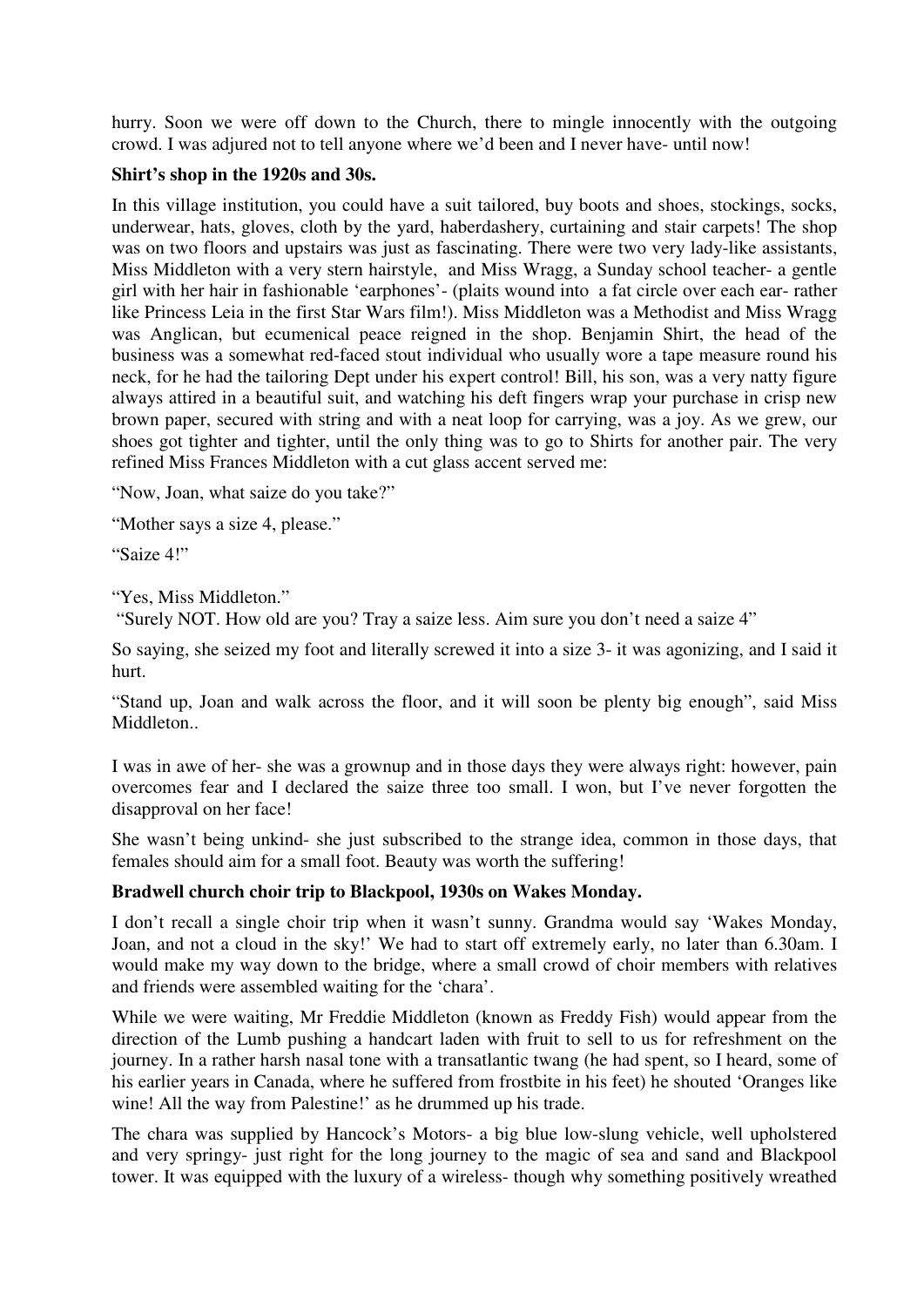with wires was so called I could never understand. So the journey was punctuated with music: not too early, as people needed a bit of peace and quiet to wake up. As we passed through the foreign parts of Manchester the Morning Service would be broadcast. The BBC singers at the time were few in number and they sang unaccompanied, so the choir obligingly enriched the performance by putting in the tenor and bass- an improvement indeed! On these trips I was looked after by my Uncle George, the youngest of father's brothers and named by me Uncle Boy as he seemed so young. What a lovely time we had! A visit to the wonders of the Tower, lunch at Booths café on the seafront (I always chose pineapple sponge for pudding and never tasted anything so delicious), the joys of real golden sand, hunting for pebbles and shells, a visit to the Pleasure Beach where I went down the helter-skelter on a mat, and all too soon it was time to go and wait for our conveyance- it was time to go home!

The grownups were all weary- leaning back in their seats to catch a little nap, but I never felt the least bit tired. As the sunny day faded and the dark began to fall, someone would start a verse of 'Jesus shall reign' or some other well loved hymn, voices would take up the tune or put in the harmony, and the bus would fill with music. Why did the journey back always seem to take far less time than when outward bound? It was a very simple day by the reckoning of today's children, but magical enough to stay in my mind, clear and sharp for seventy years.

### **Music in Bradwell.**

As well as the band, there were several other musical activities in this gifted community.

**The C of E School** was blessed for many post-war years by an extremely gifted headmaster, Alfred Harvey, whose love of music, plus his ability to train children to sing, and sing beautifully, conveyed itself to his pupils, and the school was rarely without music being practised. People used to come up the stony drive and lean against the wall at the bottom of the playground to listen to us! We sang some of the best choral music ever written, and were accompanied on the piano by the very talented teacher Miss Jenny Hancock.

Every year around Harvest, (1st Sunday in October) the church school would sing at evensong. Mr Harvey taught us some lovely anthems and he wrote beautiful descants to the hymns. The regular choir was of course in place, and Nell Shirt, church organist and talented sister of Jenny, was on the precious Brindley organ for the actual evensong, psalms, canticles, round which the school contribution was fitted. Musical pleasure and entertainment were of the highest order. The church was filled to bursting point- it was a glorious event, and a lovely lifelong memory.

We didn't only sing at school, we danced- traditional country dancing and even ballroom! On winter Friday afternoons, the folding screens would be opened so that the schoolroom was one big space. The boys stood at one end of the room, girls at the other, and you can imagine the giggling and guffawing as the hobbledehoys advanced upon the girls and, trained by the headmaster, asked politely "May I have this dance?". The mirth this caused was infectious but Miss Hancock would hastily strike up on the piano, a 20s piece (I can remember one she played to this day, called 'Tired Hands. A waltz'). We didn't get to be much good at ballroom, and the waltz, I seem to remember, was as far as we went!

**The Choral Society** was very well supported by its members, most of whom had physically demanding daily jobs to do, and formed the backbone of many musical events throughout the year. A small group, centred round Bill Shirt and his wife Nell, would meet regularly to practise for the annual **Buxton Festival of Music** and the church school used to be involved. One year, I was included in the singing games, and for some years in the choir. We would go to school on Saturday to practise our part songs for Buxton. I also took part in the country dancing which I really loved. The stage at the Winter gardens was a high one with a sheer drop to the floor, and my set always seemed to take the outside of the stage, next to the perilous edge, so I danced in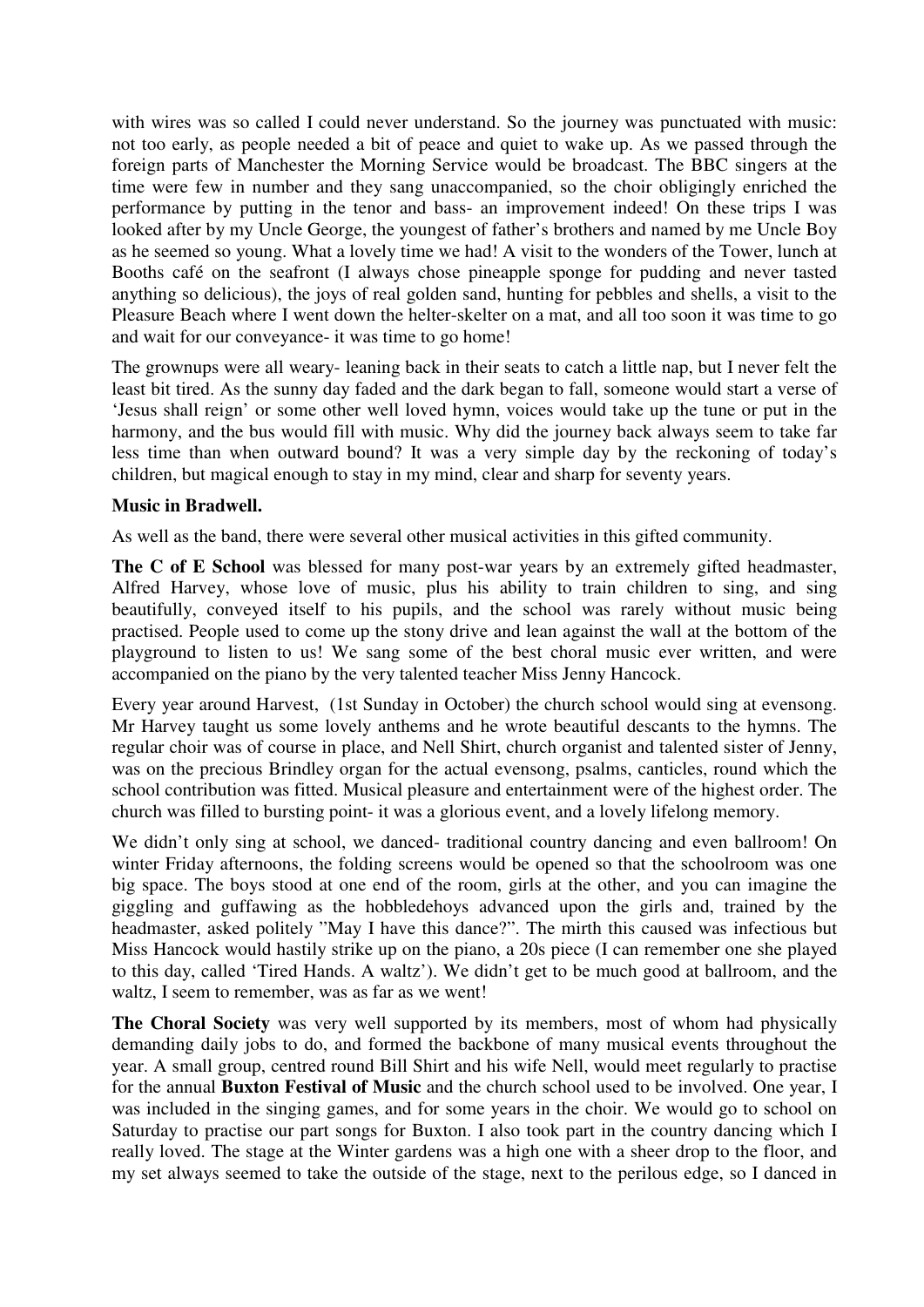fear and trembling of falling over! Jenny was a brilliant accompanist and this contributed to our successes, I feel certain. Bradwell C of E was considered a menace by other competitors, as it carried away more than its share of banners and praise from the adjudicators. The school proudly displayed the banners won at the festival.

**The Anniversary Sermons** in the Nonconformist churches were always wonderfully uplifting occasions. If the local folk couldn't hear the hearty singing as far away as Brough, it was considered a disgrace. The serried ranks of singers, led by Mr Isaac Hall the choirmaster, and accompanied by a small orchestra of stringed instruments plus the organ, were a sight to behold. 'Seated one day at the Organ' and excerpts from Messiah, would be performed with no small degree of artistry and musical taste. Hymns such as 'These Things shall be' were taken up by the congregation and lustily rendered, and after a particularly affecting piece, impromptu utterances of 'God bless them' would break out in the large congregation. An occasion which once experienced was never to be forgotten!

**Hospital Sunday** - a fundraising event as there was no NHS in those days, was the occasion for united church and chapel choirs and took place in the Bethlehem Methodist chapel in Hugh Lane. A goodly amount was collected, and 'silver collection only' was required from those who wished to sit in the gallery. It was the era of the silver threepenny bit, fortunately!

# **Toast, Bradda jam and shirt broth.**

The difficult business of laundry is, in my opinion, a topic unjustly neglected by historians, considering the time and effort involved! In the 1920s, laundry was done the hard way: in stone sinks and zinc dolly tubs, agitated with dolly pegs and poshers, or rubbed against a corrugated copper washboard. Water was squeezed out with muscle wrenching mangles with wooden rollers (beware long hair!) and the still dripping washing was pegged out on clothes lines. In icy weather, the wet clothes froze and mother would call out to warn us as she staggered in with a pile of frozen shirts, their arms stiffly out at right angles. Skin contact with hard frozen cloth could be painful! When it was wet,then began the misery of indoor drying of clothes and bedding for four children and two adults, on huge wooden clothes horses in front of the fire, steaming away and taking all the warmth, leaving the rest of the room clammy and comfortless.

We weren't supposed to get under the clothes horses to enjoy the fire, but if we were very lucky, when we came home from school on a wet cold day, I (as the oldest girl) might be given toast to make in front of the 'good fire' being enjoyed by the sheets! It was really cosy inside the imagined tent, with a pile of stale bread balanced on the breadboard, the margarine or butter dish, and the toasting fork with HMS Victory on the handle. How delicious the toast was- what I got of it, with my brothers' and sister's eager hands reaching in through the sheets! Toast was even more delicious spread with treacle, then known as Bradda jam. At Mr. Bradwell's shop in the Town the treacle was kept in the barrel it was delivered in. You took your own jar and waited for ages for the thick black liquid to slowly fill it up. Mr. Bradwell was very partial to pint mugs of strong tea, so the wait would be punctuated by the sound of hearty swigs, followed by 'Ah' and a smacking of lips!

The heat of the Yorkshire range, like that of the Aga today, was used in many ways: it heated a big oven, it dried and aired clothes on a brass rail above, and as well as the fire, all that hot metal acted like a radiator to warm the room. The kettle sang on a trivet which swivelled it nearer the flames, and pans sat simmering on the wide bar in front. Some days, we would come home to find the huge iron 'Daddy pan' sitting on the bar, and great was the disappointment if it turned